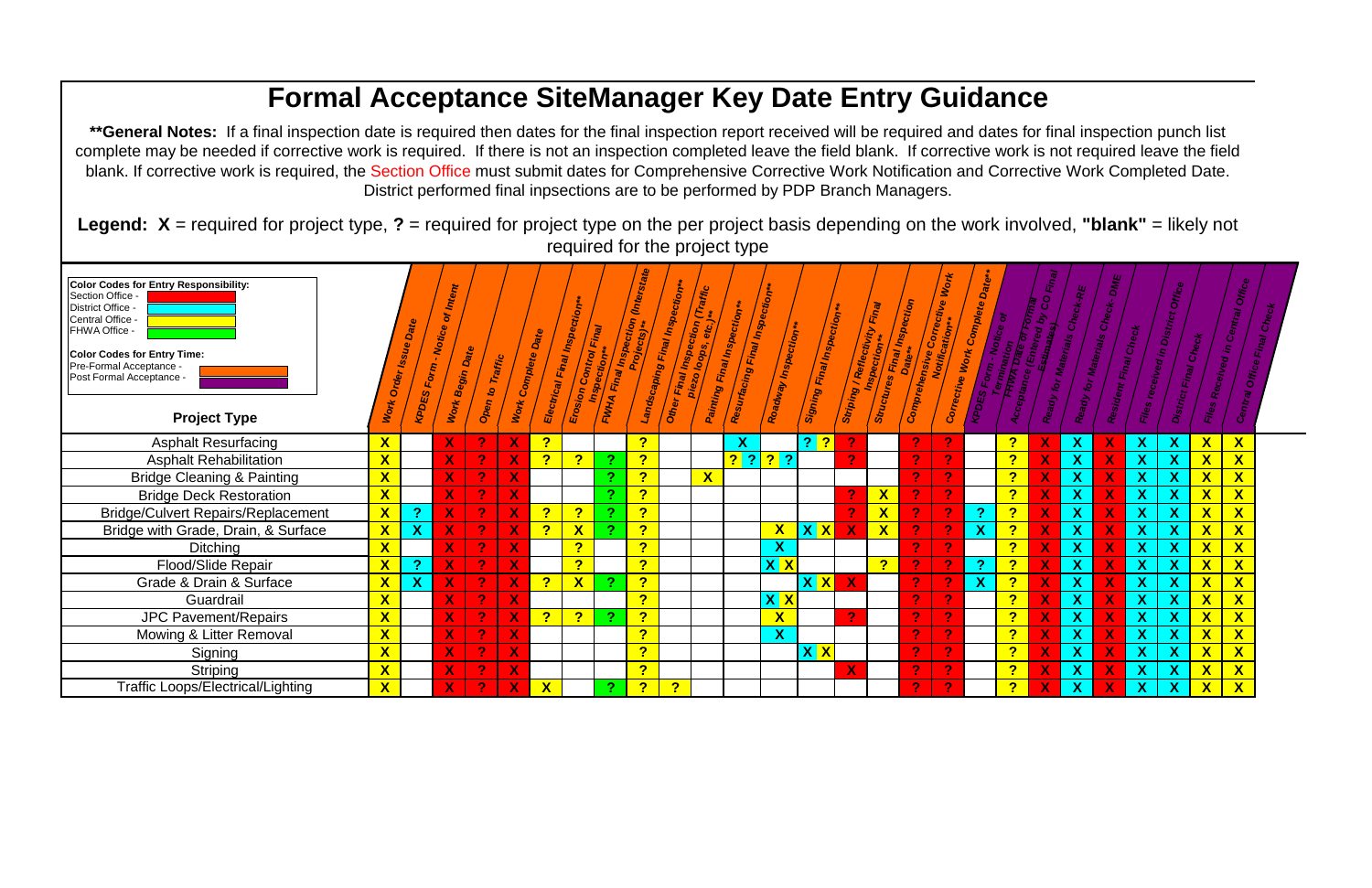## **Formal Acceptance SiteManager Key Date Entry Guidance** \*\*General Notes: If a final inspection date is required then dates for the final inspection report received will be required and dates for final inspection punch list complete may be needed if corrective work is required. If there is not an inspection completed leave the field blank. If corrective work is not required leave the field blank. If corrective work is required, the Section Office must submit dates for Comprehensive Corrective Work Notification and Corrective Work Completed Date. District performed final inpsections are to be performed by PDP Branch Managers. Legend:  $X =$  required for project type,  $? =$  required for project type on the per project basis depending on the work involved, "blank" = likely not required for the project type **Color Codes for Entry Responsibility:** Section Office KPDES Form - Notice of Inten trosion Control Final Inspec les Received in Central Off i<sup>v</sup>ed in District Off Electrical Final Inspection\*\* District Office -Landscaping Final Inspecti Painting Final Inspection Central Office ady for Materials Che r Final Inspection ( FHWA Office facing Final Ins for Materials 320 loops, ident Final Che **Color Codes for Entry Time:** Open to Traffic Pre-Formal Acceptance -Corrective Wo **Strict Final** Post Formal Acceptance -**Project Type**  $\overline{\mathbf{X}}$ **Asphalt Resurfacing**  $\mathbf{X}$  $\overline{?}$  $\overline{?}$  $\mathbf{X}$  $\mathbf{X}$ <u>?</u>  $\mathbf{X}$  $\mathbf{X}$  $\mathbf{X}$  $\mathcal{P}$  $\mathbf{P}$  $\mathbf x$ **Asphalt Rehabilitation**  $\overline{\mathbf{X}}$  $\mathbf{X}$  $\overline{?}$  $\overline{?}$  $\overline{?}$  $\mathbf{X}$  $\mathbf{X}$  $\overline{?}$  $\mathbf{X}$  $|?|?$  $\overline{2}$  $\mathbf x$  $|2|$  $\mathbf{P}$  $\mathbf{X}$  $\overline{\mathbf{X}}$  $\mathbf{X}$  $\overline{?}$  $\mathbf{X}$  $\mathbf{X}$  $\sqrt{2}$  $\overline{?}$  $\mathbf{X}$ **Bridge Cleaning & Painting**  $\mathbf{X}$  $\mathbf x$ **Bridge Deck Restoration**  $\boldsymbol{X}$  $\overline{?}$  $\mathbf{X}$  $\mathbf{X}$  $\overline{?}$  $\overline{?}$  $\overline{\mathsf{X}}$  $\mathbf{X}$  $\mathbf x$ **Bridge/Culvert Repairs/Replacement**  $\bm{X}$ <u>?</u>  $\mathbf{X}$  $\mathbf{X}$  $\overline{?}$  $\overline{?}$  $\mathbf{X}$ <u>?</u> <u>?</u>  $\mathbf{X}$ <u>?</u> -X Bridge with Grade, Drain, & Surface  $\overline{?}$  $\mathbf{X}$  $\overline{?}$  $\mathbf{X}$  $\mathbf{X}$  $\overline{?}$  $\overline{?}$  $\overline{\mathsf{X}}$  $\boldsymbol{\mathsf{X}}$  $\mathbf{X}$  $\overline{\mathbf{X}}$  $\mathbf{X}$ X  $\overline{\mathbf{X}}$  $\overline{\mathsf{X}}$  $\boldsymbol{X}$  $\overline{?}$ <u>?</u>  $\boldsymbol{X}$  $\overline{?}$ **Ditching** X X Flood/Slide Repair  $\overline{\mathbf{X}}$  $\overline{\mathbf{X}}$  $\overline{?}$  $\overline{?}$  $\mathbf{X}$  $\mathbf{X}$  $\overline{?}$  $\overline{?}$  $\overline{?}$  $\mathbf{P}$  $\mathbf{X}$  $\mathbf{X}$ Grade & Drain & Surface  $\overline{\mathbf{X}}$  $\overline{\mathbf{X}}$  $\mathbf{X}$  $\overline{?}$  $\overline{?}$  $\mathbf{X}$  $\mathbf{X}$  $\overline{?}$  $\overline{?}$  $\overline{2}$  $\overline{\mathbf{X}}$  $\overline{\mathbf{X}}$  $\overline{?}$  $\mathbf{X}$  $\boldsymbol{X}$  $\overline{?}$ Guardrail  $\mathbf{P}$  $\mathbf{X}$  $\mathbf x$  $\overline{\mathbf{X}}$  $\overline{\mathbf{X}}$  $\overline{\mathbf{X}}$  $\mathbf{X}$  $\overline{?}$  $\sqrt{2}$  $\overline{?}$ **JPC Pavement/Repairs**  $\overline{?}$ <u>?</u> X  $\mathbf{X}$ -X  $\overline{\mathbf{X}}$  $\overline{\mathbf{X}}$ Mowing & Litter Removal  $\overline{\mathsf{X}}$  $\boldsymbol{\mathsf{X}}$  $\overline{?}$  $\mathbf{X}$  $\overline{?}$  $\overline{\mathbf{P}}$  $\mathbf{X}$  $\mathcal{P}$  $\overline{\mathbf{X}}$  $\bm{X}$  $\overline{?}$  $\mathbf{X}$  $\overline{?}$ Signing  $\mathbf{X}$ X  $\boldsymbol{\mathsf{X}}$ 2  $\boldsymbol{X}$  $\overline{?}$  $\mathbf{X}$  $\mathbf{X}$  $\overline{?}$ **Striping**  $\mathbf{X}$ X  $\boldsymbol{X}$ **Traffic Loops/Electrical/Lighting**  $\overline{?}$  $\mathbf{X}$  $\overline{\mathbf{P}}$  $\boldsymbol{X}$ 2

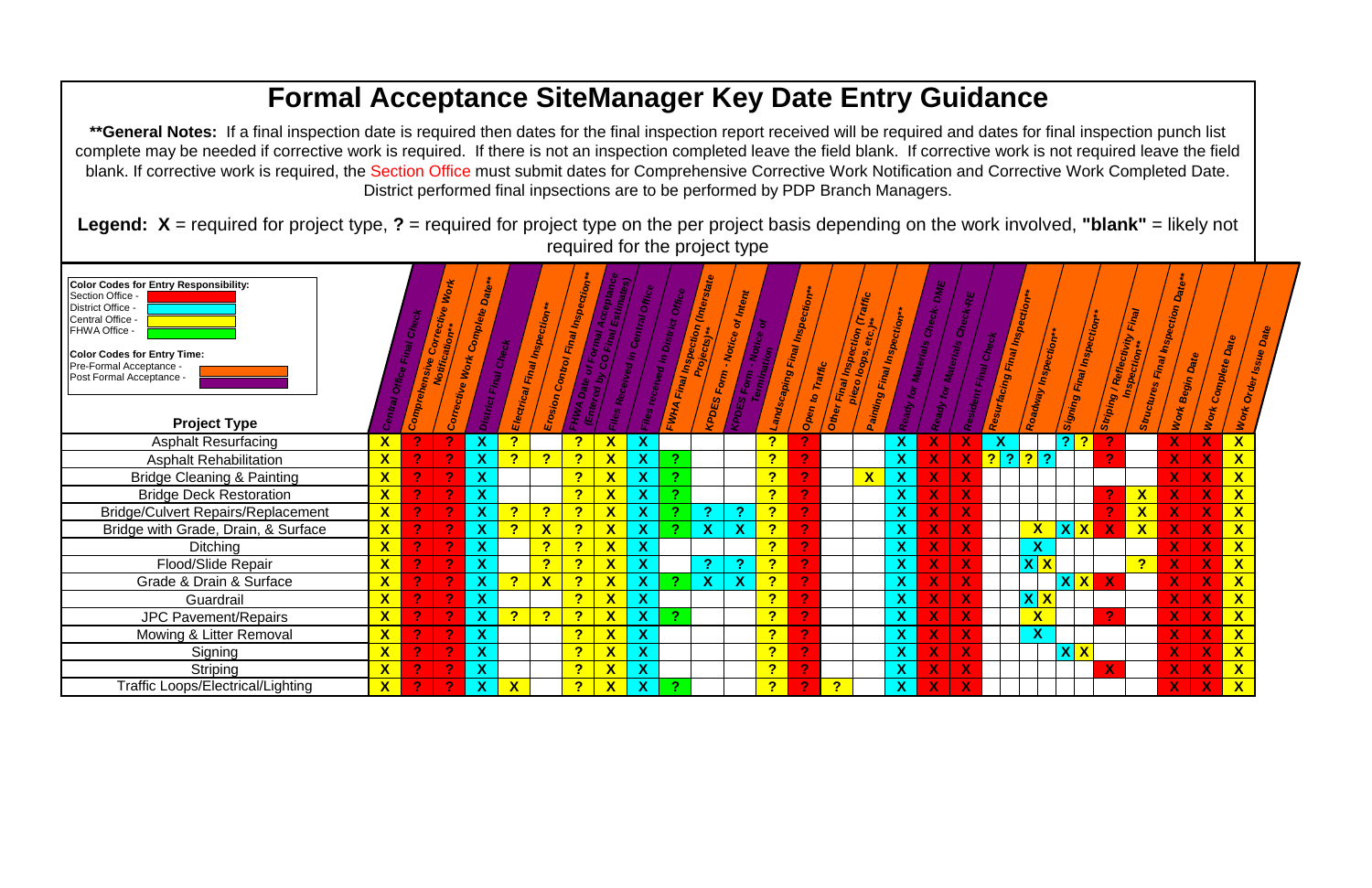| Key Date                                                            | Dist. List                                                                           | Proj.<br><b>Type</b>    | Act/Fin | <b>Enters Date</b>                                  | <b>Comment</b>                                                                                                                                                                                                                                                   |
|---------------------------------------------------------------------|--------------------------------------------------------------------------------------|-------------------------|---------|-----------------------------------------------------|------------------------------------------------------------------------------------------------------------------------------------------------------------------------------------------------------------------------------------------------------------------|
| <b>Corrective Work</b><br><b>Completed Date</b>                     | <b>District</b><br>responsible for<br>Contract and<br><b>Central Office</b>          | Fed and<br><b>State</b> | Fin     | Resident<br>Manager                                 | The Resident Engineer's Office should enter this<br>Engineer / Office date when all corrective work is completed to the<br>Resident Engineer's satisfaction. The date that the<br>Contractor must complete the work by will be<br>entered as the projected date. |
| Open to Traffic                                                     | <b>District</b><br>responsible for<br>Contract and<br><b>Central Office</b>          | Fed and<br><b>State</b> | N/A     | Resident<br>Manager                                 | This date will be used to determine if one-half or full<br>Engineer / Office Liquidated Damages will be charged.                                                                                                                                                 |
| <b>Work Complete</b><br>Date                                        | <b>District</b><br>responsible for<br>Contract and<br><b>Central Office</b>          | Fed and<br><b>State</b> | Fin     | Resident<br>Manager                                 | This date indicates that time should no longer be<br>Engineer / Office charged on the Contract.                                                                                                                                                                  |
| Work Begin Date                                                     | <b>District</b><br>responsible for<br>Contract and<br><b>Central Office</b>          | Fed and<br><b>State</b> | N/A     | Resident<br>Engineer / Office<br>Manager            | This is the date work begins on the Contract.                                                                                                                                                                                                                    |
| Comprehensive<br>Corrective work<br>notification                    | <b>District</b><br>responsible for<br>Contract and<br><b>Central Office</b>          | Fed and<br><b>State</b> | N/A     | Resident<br>Engineer / Office work list.<br>Manager | Contractor Received notification of his corrective                                                                                                                                                                                                               |
| <b>Resident Final</b><br>Check                                      | <b>District</b><br>responsible for<br>Contract and<br><b>Central Office</b>          | Fed and<br><b>State</b> | N/A     | Resident<br>Manager                                 | The Resident Engineer's Office review of the<br>Engineer / Office Contract is complete.                                                                                                                                                                          |
| Files received in<br><b>District Office</b>                         | Resident<br>Engineer's Office<br>responsible for<br>Contract and<br>Central Office.  | Fed and<br><b>State</b> | N/A     | <b>District</b>                                     | This date is to be the date the District received the<br>Contract from the Resident Engineer's Office.<br>Example: As-build Plans.                                                                                                                               |
| <b>District Final</b><br>Check                                      | Resident<br>Engineer's Office<br>responsible for<br>Contract and<br>Central Office.  | Fed and<br><b>State</b> | N/A     | <b>District</b>                                     | The District review of the Contract is complete.                                                                                                                                                                                                                 |
| <b>Files Received in</b><br><b>Central Office</b>                   | <b>District and</b><br>Resident<br>Engineer's Office<br>responsible for<br>Contract. | Fed and<br><b>State</b> | N/A     | <b>Central Office</b>                               | This date is to be the date the Central Office<br>received the Contract from the District Office.<br>Example: As-build Plans                                                                                                                                     |
| <b>Central Office</b><br><b>Final Check</b>                         | District and<br>Resident<br>Engineer's Office<br>responsible for<br>Contract.        | Fed and<br><b>State</b> | N/A     | <b>Central Office</b>                               | The Central Office review of the Contract is<br>complete.                                                                                                                                                                                                        |
| <b>Structures Final</b><br><b>Inspection Date</b>                   | <b>District</b><br>responsible for<br>Contract and<br><b>Central Office</b>          | Fed and<br><b>State</b> | N/A     | Person who<br>conducts the<br>Inspection or RE      | This date will be chosen during the Contract<br>activation process on a Contract-by-Contract basis.                                                                                                                                                              |
| <b>Structures Final</b><br><b>Inspection Report</b><br>Received     | <b>District</b><br>responsible for<br>Contract and<br><b>Central Office</b>          | Fed and<br><b>State</b> | N/A     | Resident<br>Manager                                 | This date will be chosen during the Contract<br>Engineer / Office activation process on a Contract-by-Contract basis.                                                                                                                                            |
| <b>Structures Final</b><br><b>Inspection Punch</b><br>List Complete | <b>District</b><br>responsible for<br>Contract and<br><b>Central Office</b>          | Fed and<br><b>State</b> | N/A     | Resident<br>Manager                                 | This date will be chosen during the Contract<br>Engineer / Office activation process on a Contract-by-Contract basis.                                                                                                                                            |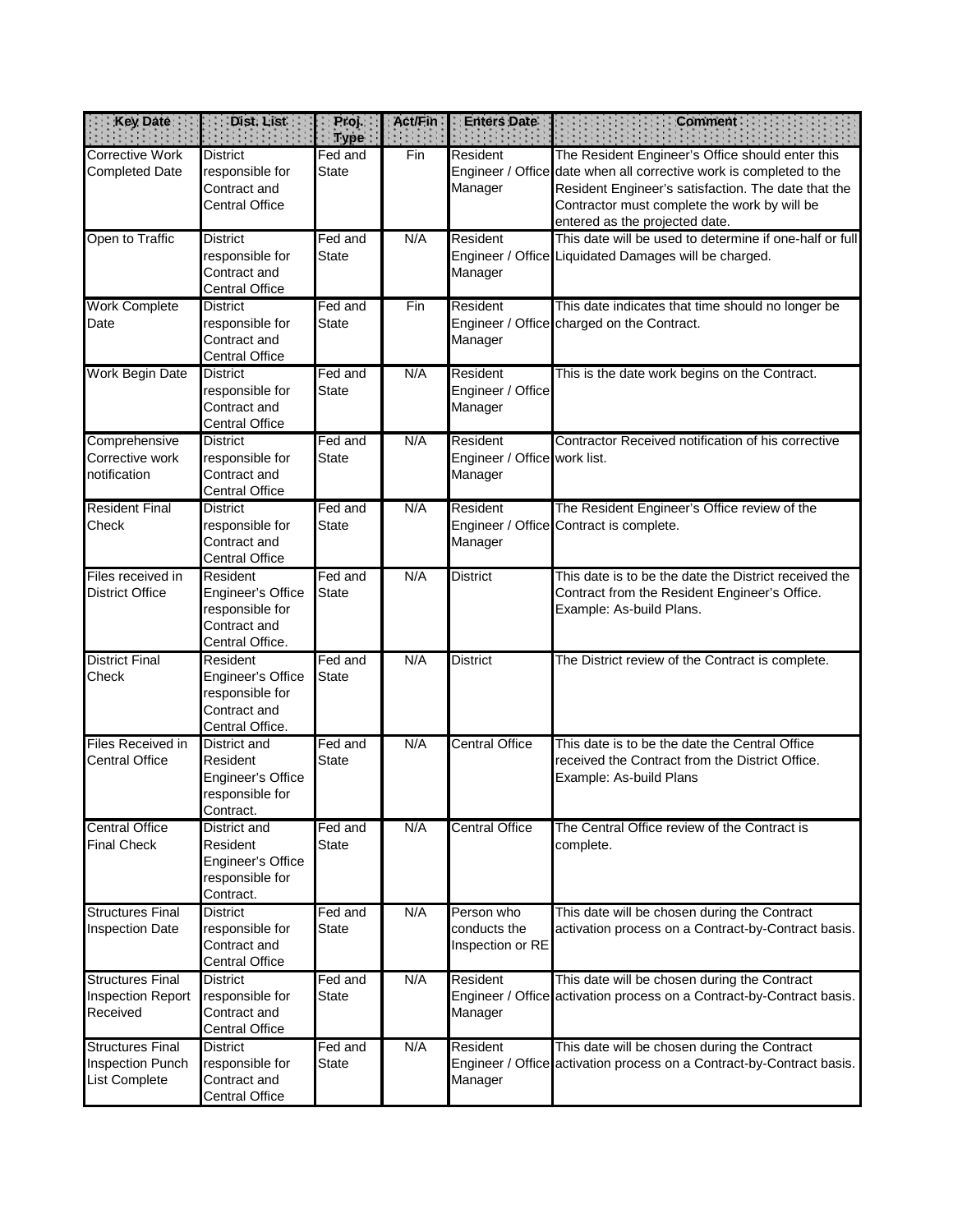| <b>Key Date</b>                                                     | Dist. List                                                                  | Proj.<br><b>Type</b>    | Act/Fin: | <b>Enters Date</b>                             | <b>Comment</b>                                                                                                        |
|---------------------------------------------------------------------|-----------------------------------------------------------------------------|-------------------------|----------|------------------------------------------------|-----------------------------------------------------------------------------------------------------------------------|
| <b>Electrical Final</b><br>Inspection                               | <b>District</b><br>responsible for<br>Contract and<br><b>Central Office</b> | Fed and<br><b>State</b> | N/A      | Person who<br>conducts the<br>Inspection or RE | This date will be chosen during the Contract<br>activation process on a Contract-by-Contract basis.                   |
| <b>Electrical Final</b><br><b>Inspection Report</b><br>Received     | <b>District</b><br>responsible for<br>Contract and<br><b>Central Office</b> | Fed and<br><b>State</b> | N/A      | Resident<br>Manager                            | This date will be chosen during the Contract<br>Engineer / Office activation process on a Contract-by-Contract basis. |
| <b>Electrical Final</b><br><b>Inspection Punch</b><br>List Complete | <b>District</b><br>responsible for<br>Contract and<br><b>Central Office</b> | Fed and<br><b>State</b> | N/A      | Resident<br>Manager                            | This date will be chosen during the Contract<br>Engineer / Office activation process on a Contract-by-Contract basis. |
| <b>FWHA Final</b><br>Inspection                                     | <b>District</b><br>responsible for<br>Contract and<br><b>Central Office</b> | Fed Only                | N/A      | Resident<br>Manager                            | This date will be chosen during the Contract<br>Engineer / Office activation process on a Contract-by-Contract basis. |
| Roadway<br>Inspection                                               | <b>District</b><br>responsible for<br>Contract and<br><b>Central Office</b> | Fed and<br><b>State</b> | N/A      | Person who<br>conducts the<br>Inspection or RE | This date will be chosen during the Contract<br>activation process on a Contract-by-Contract basis.                   |
| Roadway<br><b>Inspection Report</b><br>Received                     | <b>District</b><br>responsible for<br>Contract and<br><b>Central Office</b> | Fed and<br><b>State</b> | N/A      | Resident<br>Manager                            | This date will be chosen during the Contract<br>Engineer / Office activation process on a Contract-by-Contract basis. |
| Roadway<br><b>Inspection Punch</b><br>List Complete                 | <b>District</b><br>responsible for<br>Contract and<br><b>Central Office</b> | Fed and<br><b>State</b> | N/A      | Resident<br>Manager                            | This date will be chosen during the Contract<br>Engineer / Office activation process on a Contract-by-Contract basis. |
| <b>Signing Final</b><br>Inspection                                  | <b>District</b><br>responsible for<br>Contract and<br><b>Central Office</b> | Fed and<br><b>State</b> | N/A      | Person who<br>conducts the<br>Inspection or RE | This date will be chosen during the Contract<br>activation process on a Contract-by-Contract basis.                   |
| <b>Signing Final</b><br><b>Inspection Report</b><br>Received        | <b>District</b><br>responsible for<br>Contract and<br><b>Central Office</b> | Fed and<br><b>State</b> | N/A      | Resident<br>Manager                            | This date will be chosen during the Contract<br>Engineer / Office activation process on a Contract-by-Contract basis. |
| <b>Signing Final</b><br>Inspection Punch<br>List Complete           | <b>District</b><br>responsible for<br>Contract and<br><b>Central Office</b> | Fed and<br><b>State</b> | N/A      | Resident<br>Manager                            | This date will be chosen during the Contract<br>Engineer / Office activation process on a Contract-by-Contract basis. |
| <b>Painting Final</b><br>Inspection                                 | <b>District</b><br>responsible for<br>Contract and<br><b>Central Office</b> | Fed and<br><b>State</b> | N/A      | Person who<br>conducts the<br>Inspection or RE | This date will be chosen during the Contract<br>activation process on a Contract-by-Contract basis.                   |
| <b>Painting Final</b><br><b>Inspection Report</b><br>Received       | <b>District</b><br>responsible for<br>Contract and<br><b>Central Office</b> | Fed and<br><b>State</b> | N/A      | Resident<br>Manager                            | This date will be chosen during the Contract<br>Engineer / Office activation process on a Contract-by-Contract basis. |
| <b>Painting Final</b><br>Inspection Punch<br>List Complete          | <b>District</b><br>responsible for<br>Contract and<br><b>Central Office</b> | Fed and<br><b>State</b> | N/A      | Resident<br>Manager                            | This date will be chosen during the Contract<br>Engineer / Office activation process on a Contract-by-Contract basis. |
| Striping /<br><b>Reflectivity Final</b><br>Inspection               | <b>District</b><br>responsible for<br>Contract and<br><b>Central Office</b> | Fed and<br><b>State</b> | N/A      | Person who<br>conducts the<br>Inspection or RE | This date will be chosen during the Contract<br>activation process on a Contract-by-Contract basis.                   |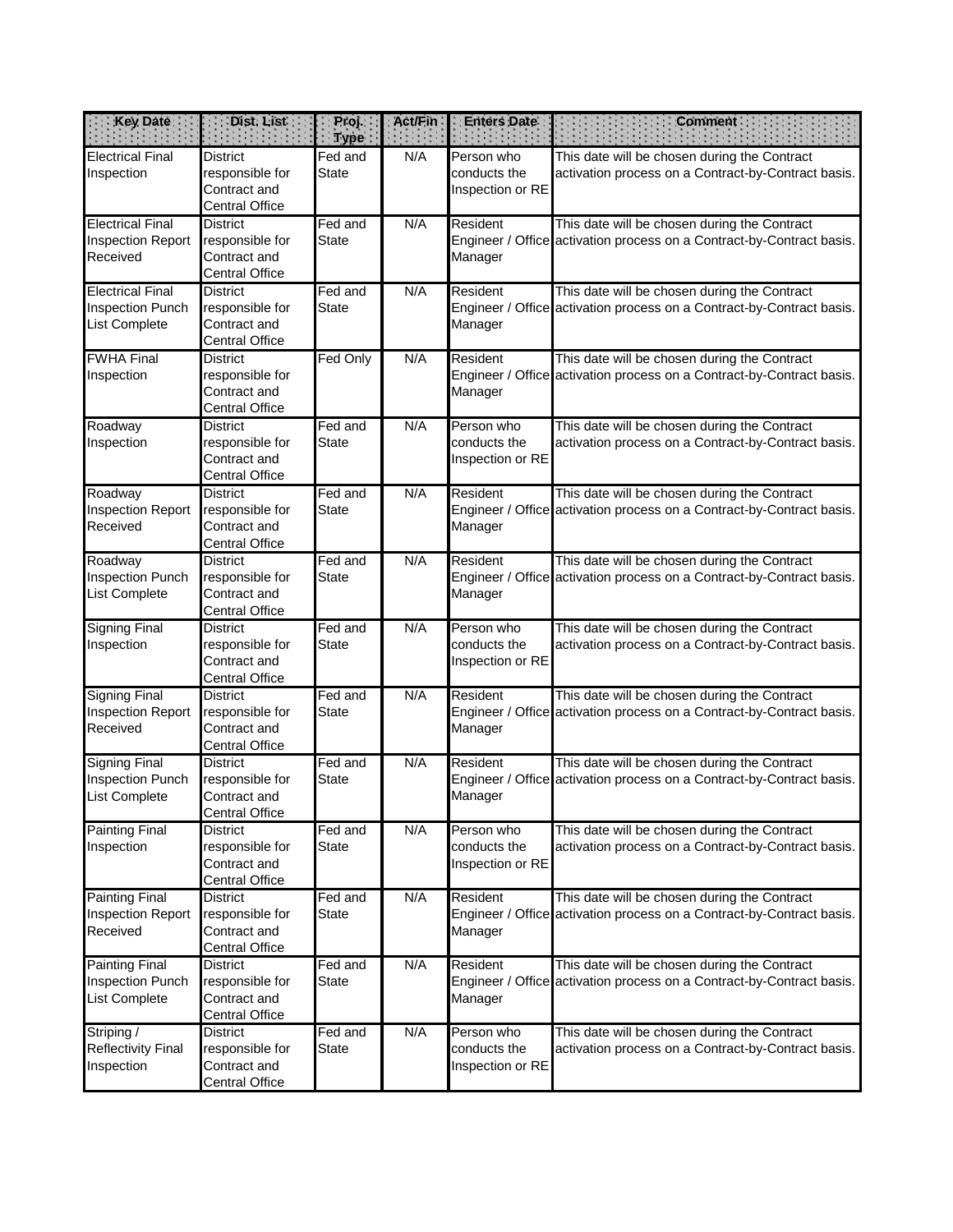| <b>Key Date</b>                                                                 | Dist. List                                                                                                                               | Proj.<br><b>Type</b>    | <b>Act/Fin</b> | <b>Enters Date</b>                             | <b>Comment</b>                                                                                                        |
|---------------------------------------------------------------------------------|------------------------------------------------------------------------------------------------------------------------------------------|-------------------------|----------------|------------------------------------------------|-----------------------------------------------------------------------------------------------------------------------|
| Striping /<br><b>Reflectivity Final</b><br><b>Inspection Report</b><br>Received | <b>District</b><br>responsible for<br>Contract and<br><b>Central Office</b>                                                              | Fed and<br><b>State</b> | N/A            | Resident<br>Manager                            | This date will be chosen during the Contract<br>Engineer / Office activation process on a Contract-by-Contract basis. |
| Striping /<br><b>Reflectivity Final</b><br>Inspection Punch<br>List Complete    | <b>District</b><br>responsible for<br>Contract and<br><b>Central Office</b>                                                              | Fed and<br><b>State</b> | N/A            | Resident<br>Manager                            | This date will be chosen during the Contract<br>Engineer / Office activation process on a Contract-by-Contract basis. |
| Landscaping Final<br>Inspection                                                 | <b>District</b><br>responsible for<br>Contract and<br><b>Central Office</b>                                                              | Fed and<br><b>State</b> | N/A            | Person who<br>conducts the<br>Inspection or RE | This date will be chosen during the Contract<br>activation process on a Contract-by-Contract basis.                   |
| Landscaping Final<br><b>Inspection Report</b><br>Received                       | <b>District</b><br>responsible for<br>Contract and<br><b>Central Office</b>                                                              | Fed and<br><b>State</b> | N/A            | Resident<br>Manager                            | This date will be chosen during the Contract<br>Engineer / Office activation process on a Contract-by-Contract basis. |
| Landscaping Final<br><b>Inspection Punch</b><br><b>List Complete</b>            | <b>District</b><br>responsible for<br>Contract and<br><b>Central Office</b>                                                              | Fed and<br><b>State</b> | N/A            | Resident<br>Manager                            | This date will be chosen during the Contract<br>Engineer / Office activation process on a Contract-by-Contract basis. |
| <b>Resurfacing Final</b><br>Inspection                                          | <b>District</b><br>responsible for<br>Contract and<br><b>Central Office</b>                                                              | Fed and<br><b>State</b> | N/A            | Person who<br>conducts the<br>Inspection or RE | This date will be chosen during the Contract<br>activation process on a Contract-by-Contract basis.                   |
| <b>Resurfacing Final</b><br><b>Inspection Report</b><br>Received                | <b>District</b><br>responsible for<br>Contract and<br><b>Central Office</b>                                                              | Fed and<br><b>State</b> | N/A            | Resident<br>Manager                            | This date will be chosen during the Contract<br>Engineer / Office activation process on a Contract-by-Contract basis. |
| <b>Resurfacing Final</b><br><b>Inspection Punch</b><br>List Complete            | <b>District</b><br>responsible for<br>Contract and<br><b>Central Office</b>                                                              | Fed and<br><b>State</b> | N/A            | Resident<br>Manager                            | This date will be chosen during the Contract<br>Engineer / Office activation process on a Contract-by-Contract basis. |
| <b>Other Final</b><br>Inspection                                                | <b>District</b><br>responsible for<br>Contract and<br><b>Central Office</b>                                                              | Fed and<br><b>State</b> | N/A            | Person who<br>conducts the<br>Inspection or RE | This date will be chosen during the Contract<br>activation process on a Contract-by-Contract basis.                   |
| <b>Other Final</b><br><b>Inspection Report</b><br>Received                      | <b>District</b><br>responsible for<br>Contract and<br><b>Central Office</b>                                                              | Fed and<br><b>State</b> | N/A            | Resident<br>Manager                            | This date will be chosen during the Contract<br>Engineer / Office activation process on a Contract-by-Contract basis. |
| <b>Other Final</b><br><b>Inspection Punch</b><br>List Complete                  | <b>District</b><br>responsible for<br>Contract and<br><b>Central Office</b>                                                              | Fed and<br><b>State</b> | N/A            | Resident<br>Manager                            | This date will be chosen during the Contract<br>Engineer / Office activation process on a Contract-by-Contract basis. |
| Ready for<br>Materials Check-<br><b>RE</b>                                      | District Materials,<br><b>Central Office</b><br>Materials, District<br>Office responsible<br>for the Contract,<br>and Final<br>Estimates | Fed and<br><b>State</b> | N/A            | Resident<br>Manager                            | This date will signify that the Resident Engineer's<br>Engineer / Office Office is ready for the materials check.     |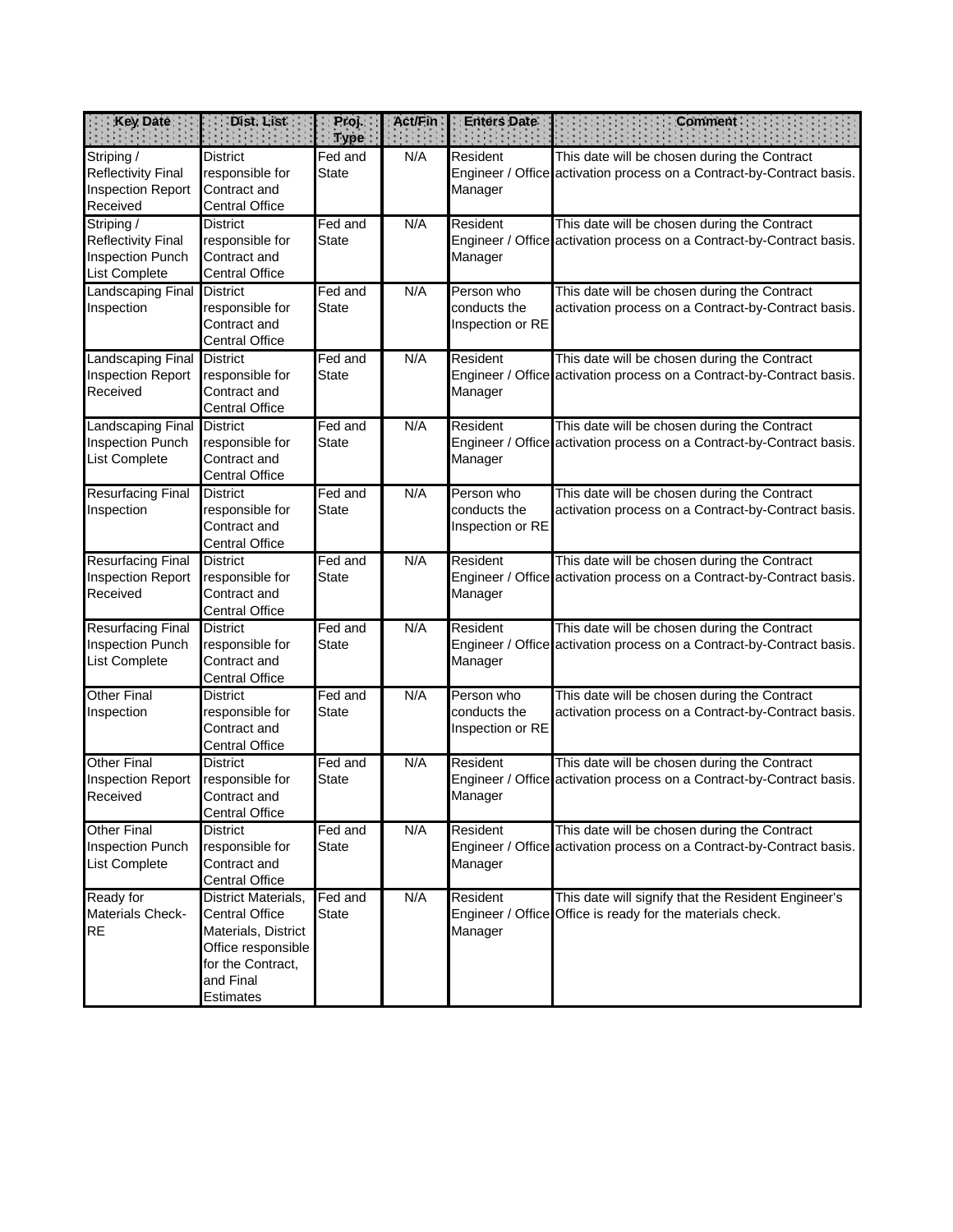| Key Date                                           | Dist. List                                                                                                                                      | Proj.<br>Type           | <b>Act/Fin</b> | <b>Enters Date</b>             | <b>Comment</b>                                                                                                                      |
|----------------------------------------------------|-------------------------------------------------------------------------------------------------------------------------------------------------|-------------------------|----------------|--------------------------------|-------------------------------------------------------------------------------------------------------------------------------------|
| Ready for<br><b>Materials Check-</b><br><b>DME</b> | District Materials,<br><b>Central Office</b><br>Materials, District<br>Office responsible<br>for the Contract,<br>and Final<br>Estimates        | Fed and<br><b>State</b> | N/A            | <b>DME</b>                     | This date will signify that the Resident Engineer's<br>Office is ready for the materials check.                                     |
| FHWA Date of<br>Formal<br>Acceptance               | None                                                                                                                                            | Fed Only                | Fin            | <b>Central Office</b>          | This is the date of the FHWA formal acceptance.                                                                                     |
| Work Order Issue<br>Date                           | District Materials,<br><b>Central Office</b><br>Materials, District<br>Office responsible<br>for the Contract,<br>and Final<br><b>Estimates</b> | Fed and<br>State        | Act            | Contract<br><b>Procurement</b> | Contract Procurement will enter this date. The<br>District will enter the same date as the NTPD when<br>they activate the Contract. |